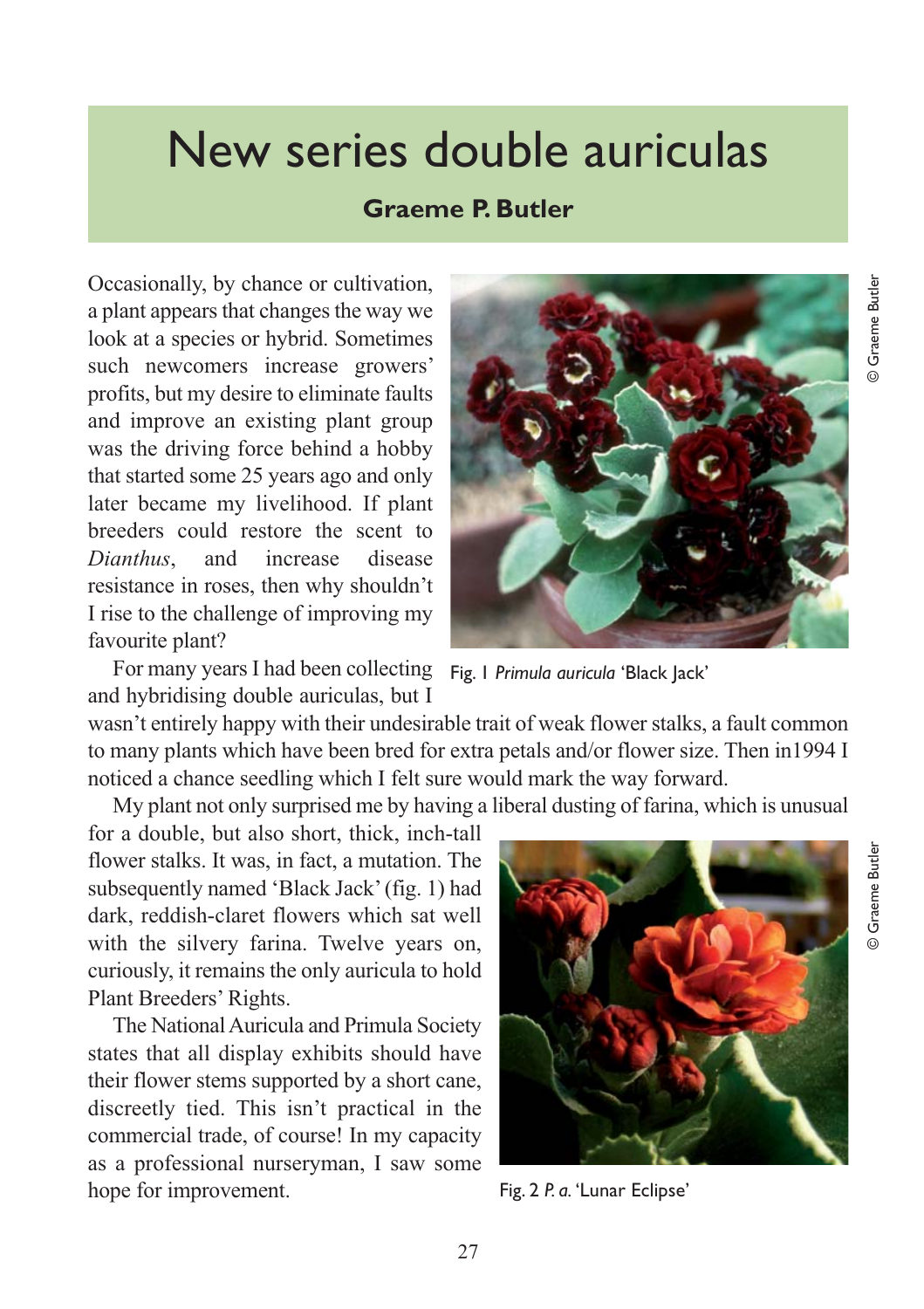© Graeme Butler © Graeme Butler





Fig. 3 *P. a.* 'Late Romantic' Fig. 4 *P. a.* 'Purple Pip'

First, I'll outline how every cultivar was developed. It must be stressed that no auricula breeds true: with a very mixed ancestry and gene pool, almost any colour, flower size, and leaf variation can appear. Initially the plants which had the purest colours from within the chosen colour spectrum, and which had also proved to be the best growers and performers, were isolated. For an auricula fancier, this means that plants which overoffset, with excessive vegetative growth at the cost of flower-performance, or which fail to flower well each spring, are naturally discounted.

With the finest plants of the desired colour range grouped together in a cold glasshouse, bees were allowed access. Their ability to pollinate double forms cannot be

© Graeme Butler© Graeme Butler



Fig. 5 *P. a.* 'Shaun'

replicated by even the steadiest of hands. With no other colours nearby, we can expect a higher ratio of plants to appear from within the narrower colour gene pool.

The first seedlings generally show a mid-way likeness to the plants used, and unwanted colour variants are duly discarded. Initially, my shortstemmed mutation, 'Black Jack', was included with the earliest F1 cultivars and, fortunately, it proved to be a powerful gene indeed.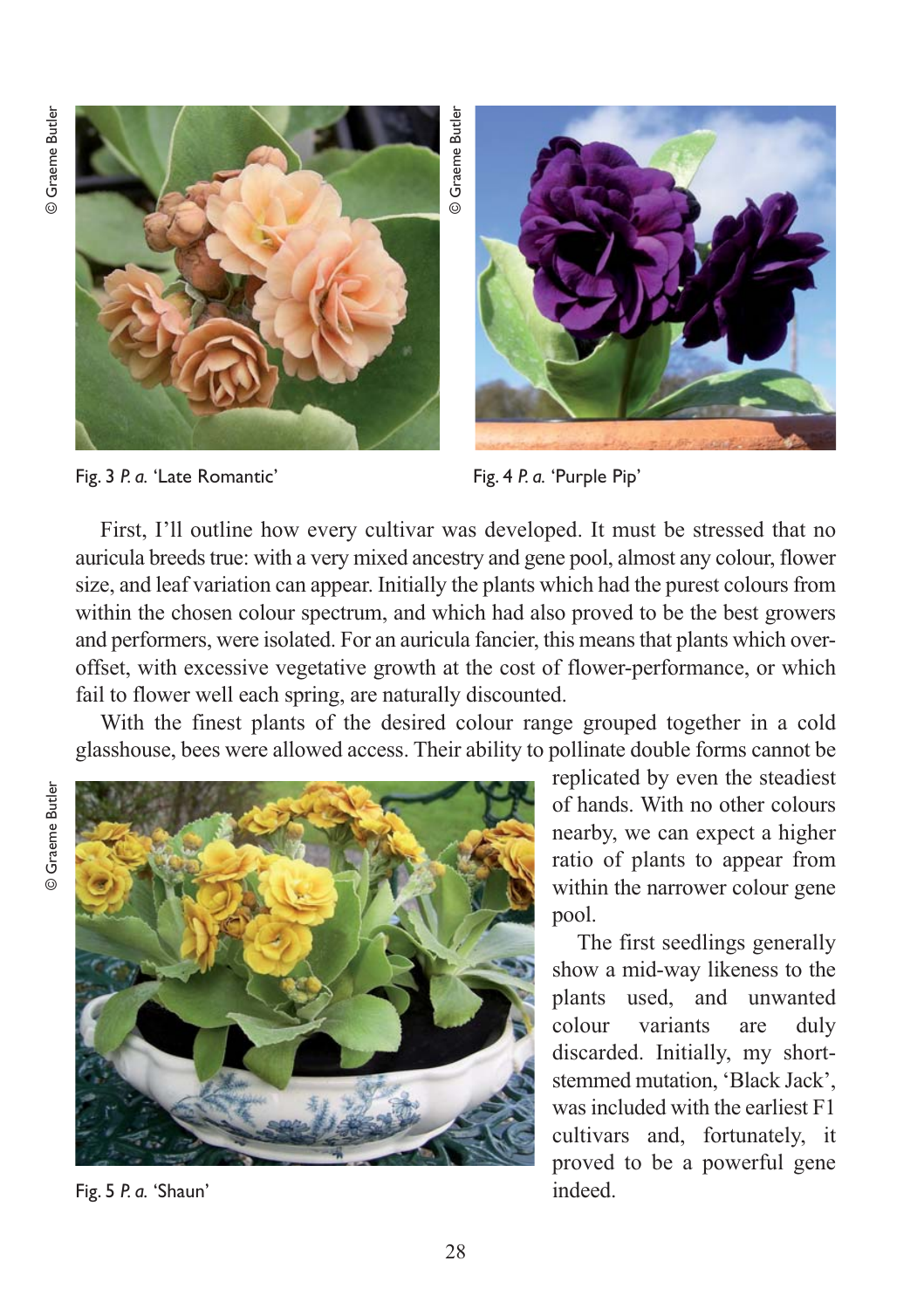As the first flowers opened from my initial hybrids, I felt more excited about them than any subsequent generation, and it was here that all my hopes were to be realised. Selecting the best doubles of the chosen colour was, of course, easy. But being truly honest with oneself regarding performance and the strength of the flower stems needed conviction!

With the best plants selected, the rest is plain sailing providing one doesn't lose sight of the ideal. Patience, at this stage, is your only ally. With each generation carefully selected for colour and habit, one crosses the best plants in hand back to the most desirable of the previous generation. This way, we can now fix even the paler, recessive colours without interference of stronger, and therefore more dominant, colour genes.

So after many years and assessing countless thousands of seedlings, I settled on six named plants (figs 1–5 & D). It may seem that the projects to improve the performance and habit for each of the chosen colours were well



Plant D, the final selection, named 'Pumpkin'. important pollinator.

**The development of Auricula 'Pumpkin'.**



Plant A. An unnamed Barnhaven double included in the initial selection to provide the darker gene within the yellow spectrum.



Plant B. F1 apricot show self (a show auricula in the selfcolour section) shows a good result in the first generation of crosses: although single, the colour already shows progress.



Plant C. First seedling to show progress. Chosen as an

© Graeme Butler

**O** Graeme Butler